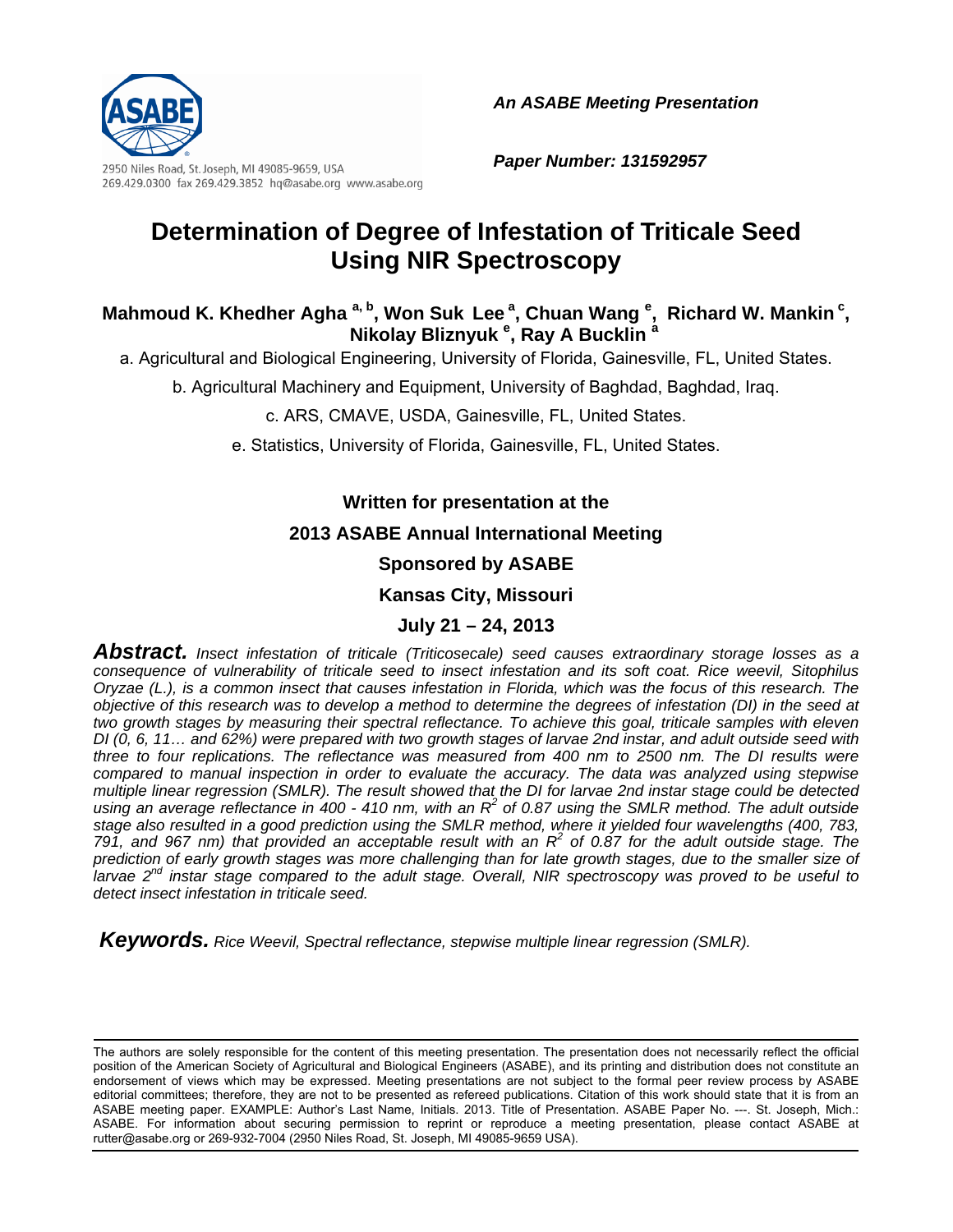## **Introduction**

Triticale, *Triticosecale*, is a hybrid between wheat and rye, where this crop is used as animal feed. Meanwhile, this seed is susceptible to insect infestation. Detecting the Infestation of triticale seed by rice weevils, *Sitophilus Oryzae (L.)* was hard with unaided eyes because most of their life cycles are completed inside the seed without a visual sign. Therefore, using near infrared spectra is a reasonable approach to detect the developing stages for these weevils without destroying the seed. However, spectroscopy data tends to be one of the more challenging data to analyze.

Min and Lee, (2005) used two methods for prediction of nitrogen concentration in citrus leaves using the spectroscopy approach: partial least squares (PLS) and stepwise multiple linear regression (SMLR). They found that SMLR gave a better prediction with low collinearity. Using this method with an average of 20-point wavelengths led to reduce the collinearity. Jones, et al. (2010) conclude that disease severity of tomatoes can be diagnosed using near-infrared (NIR) spectra with acceptable result while using PLS and SMLR methods, where SMLR gave higher R<sup>2</sup> than PLS. Both of the previous studies used root mean square difference (RMSD) to evaluate their result.

Paliwal, et al. (2004) used PLS to predict the infestation percentage and they achieve a reasonable result. When they used principal component analysis (PCA) to reduce the dimension, they obtained a better reduction. They also used a beta coefficient plot to visualize the wavelength that was affected by insect activity, such as eating the starch of the seed.

The purpose of this research was to distinguish between insect infested and non-infested seed using nondestructive inspection and without using chemicals. Therefore, the goals in this paper were to predict the degree of infestation at early growth stage of rice weevils inside triticale seed using spectral signatures, to determine the best wavelengths to represent the infestation degree, and to develop prediction models of the infestation using statistical parameters that can evaluate each prediction model.

## **Materials and methods**

#### **Sampling and testing**

Triticale seed samples were collected randomly from a bulk seed that was harvested in May 2012 from North Florida Research and Education Center (NFREC) in Quincy, Florida. The seed was cleaned using U. S. standard sieves to insure uniformity and clarity from foreign materials. Adult rice weevils (RW) insects were added to the seed sample for laying eggs, where for every 188 g of seed there were 600 insects added. Then the adults were removed after five days to insure a good percent of infestation occurrence. This mix was kept in these conditions at 26 ̊ C and 60% RH for ordinary growth. The infested seed was mixed with non-infected clean seed in different percentages of infestation where the experimentally designed percentages were from 10 to 100 in increments of ten, but the actual was from 6 to 62.5% where these percentages are shown Table 1 below. This variation in seed infestation occurred due to the variation in female and male percentages and others factors such as the ability of each female to lay eggs in those five days.

| Table 1. Experimentally designed and Actual DI. |  |      |      |      |    |      |      |      |      |    |      |
|-------------------------------------------------|--|------|------|------|----|------|------|------|------|----|------|
| Experimentally<br>designed DI %                 |  |      | 20   | 30   | 40 | 50   | 60   |      | 80   | 90 | 100  |
| $\frac{0}{6}$<br>DI<br>Actual                   |  | 6.33 | 11.4 | 18.7 | 24 | 30.8 | 36.3 | 41.4 | 50.3 | 59 | 62.5 |

The actual infestation percentages were measured using a manual counting method. When the adults emerged from the seed, they were collected and separated into a different container in order to count them. After spectral measurements (described below), the holes in the seed were counted and compared with the number of adults in each container.

Spectral measurement was conducted in August 2012, using a spectrophotometer (CARY 500 SCAN, Varian Inc., Palo Alto, California) and an external integrating sphere (diffuse reflectance accessory (DRA)-CA-5500D, Labsphere, Inc., North Sutton, NH.). Mercury lamps were the source of light within the spectrophotometer. Sample reflectance was measured from 400 to 2500 nm with increments of 1 nm. These wavelengths covered the visible and near infrared ranges to cover a wide range of bands and predict the infestation. Each sample had three to four replications, where the capacity of the sample holder was only 15 grams of triticale seed.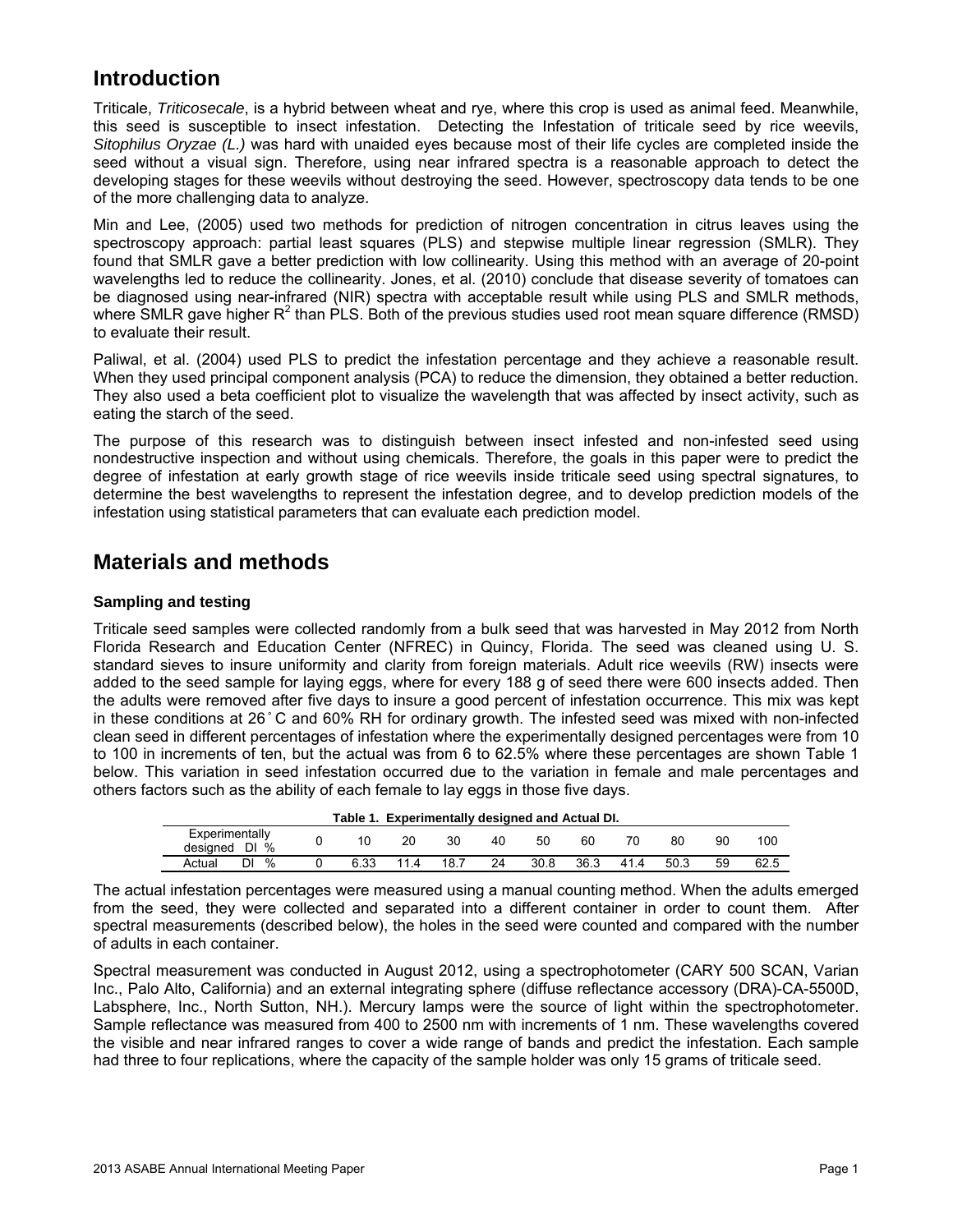

Figure 1.Triticale seed samples with 62.5% infestation of larvae 2<sup>nd</sup> instar growth stage of rice weevils vs. zero infestation as a **control.** 

#### **Analysis Method**

The data obtained from the spectrophotometer had noise in part of the spectrum, and so in order to reduce the noise, Savitzky–Golay smoothing method was applied. In order to give a reasonable smoothing for the data, 41 points were chosen using the MATLAB program version 7.14.0 (MathWorks, Inc., Natick, MA, USA). After that the smoothed data was divided into two sets, the first set as a calibration set containing 2/3 of the data and the second set with the remaining 1/3 of the data as a validation set. Random selection was used to separate the data.

The calibration set was analyzed using the SAS program version 9.2 (SAS Institute Inc. Cary, NC, USA), and stepwise regression method was used to determine the best wavelengths giving the best prediction of the infestation. The chosen wavelengths were tested using the validation data set to evaluate the result while using the following parameters:

- Standard error of calibration (SEC).
- Root mean square of the differences (RMSD) where it measures the accuracy of the calibration equation.
- Standard error of prediction (SEP), where it is the standard deviation (SD) of variances within predicted and measured values and the equations for calculation these parameters was used by (Min and Lee, 2005)
- . RPD is the quotient of SDx to SEP, where SEP will be tested in terms of SD of the measured data. And it had the reference values 0-2.4 = very poor prediction, 2.4-3=poor, 3-5=fair, and 5-6.4= good prediction.
- Coefficient of determination,  $R^2$  (Williams and Norris, 2001).

## **Results and discussion**

#### **Larvae 2nd instar**

The result for the correlation coefficient between the degree of infestation (DI) and the reflectance shows wavelengths having a high correlation, as shown in figure 1. The wavelengths from 400 to 830 nm have a high correlation higher than 0.5. Also, the wavelengths from 946 to 1340 nm have a higher correlation more than 0.5 and these wavelengths were chosen as starting points in analyzing the data.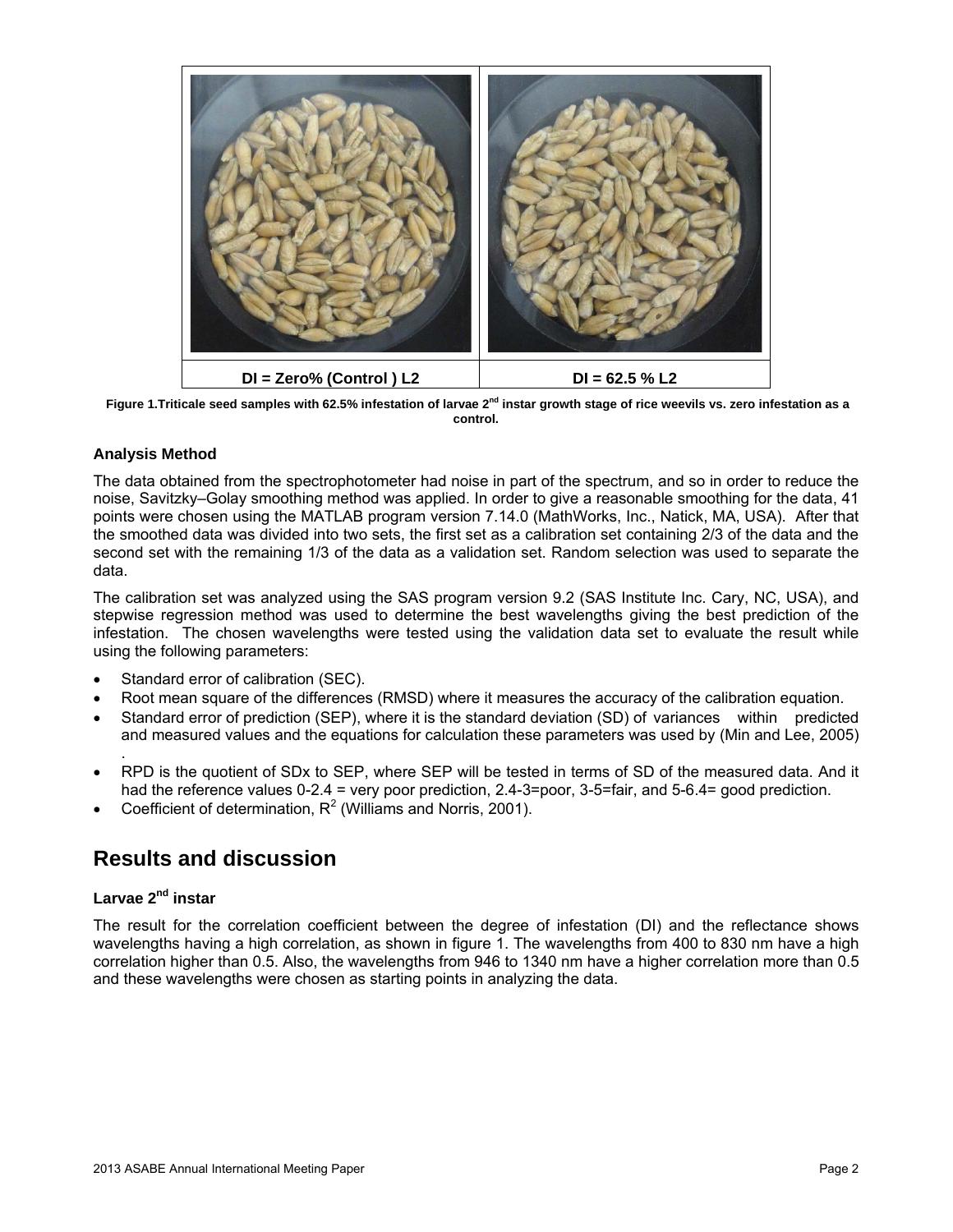

**Figure 1. Correlation coefficient between reflectance and degree of infestation for larvae 2 instar stage. Reflectance in 400-830 nm and 941-1323 nm shows correlation higher than 0.5 with the degree of infestation.** 

Three methods were used for the larvae second instar stage to choose important wavelengths and to do the prediction, as shown in table 2. The Maximum R<sup>2</sup> Improvement (MAXR) method yielded a very low R<sup>2</sup> and RPD values. While, the best R<sup>2</sup> value of 0.87 was obtained using stepwise regression method with an average of 10 wavelengths, the next one was a stepwise regression without an average and gave an  $R^2$  value of 0.49.All the parameters that were previously mentioned are shown in table 2.

| rable 2. Frediction evaluation three methous while testing Larvae second mistar stage. |                                                    |       |             |            |            |       |  |  |
|----------------------------------------------------------------------------------------|----------------------------------------------------|-------|-------------|------------|------------|-------|--|--|
| Analysis Method                                                                        | Selected Wavelengths (nm)                          | SEC.  | <b>RMSD</b> | <b>SEP</b> | <b>RPD</b> | $R^2$ |  |  |
| <b>Maximum Regression</b>                                                              | 400, 420, 421, 503, 712, 1918,<br>1961, 1963, 2497 | 32.48 | 23.99       | 25.36      | 0.91       | 0.08  |  |  |
| <b>Stepwise Regression</b>                                                             | 400                                                | 17.47 | 15.8        | 16.55      | 1.40       | 0.49  |  |  |
| Stepwise Regression with<br>Average 10 wavelengths                                     | Average (400-410)                                  | 16.35 | 14.79       | 21 25      | 0.99       | 0.87  |  |  |

**Table 2. Prediction evaluation three methods while testing Larvae second instar stage.** 

Figure 2 shows the prediction vs. actual degree of infestation for the larvae  $2^{nd}$  instar using a stepwise multiple liner regression with an average of 10 wavelengths. This method yielded the best  $R^2$  value of 0.867, with the consideration of the smaller size of larvae  $2<sup>nd</sup>$  instar compared to the size of the seed.



**Figure 2. Measured vs. Predicted degree of infestation percentages for larvae second instar growth stage using a stepwise multiple liner regression with 0.01 significant level.** 

#### **Adult outside the seed stage**

The result for the correlation coefficient between the degree of infestation (DI) with the adult outside stage and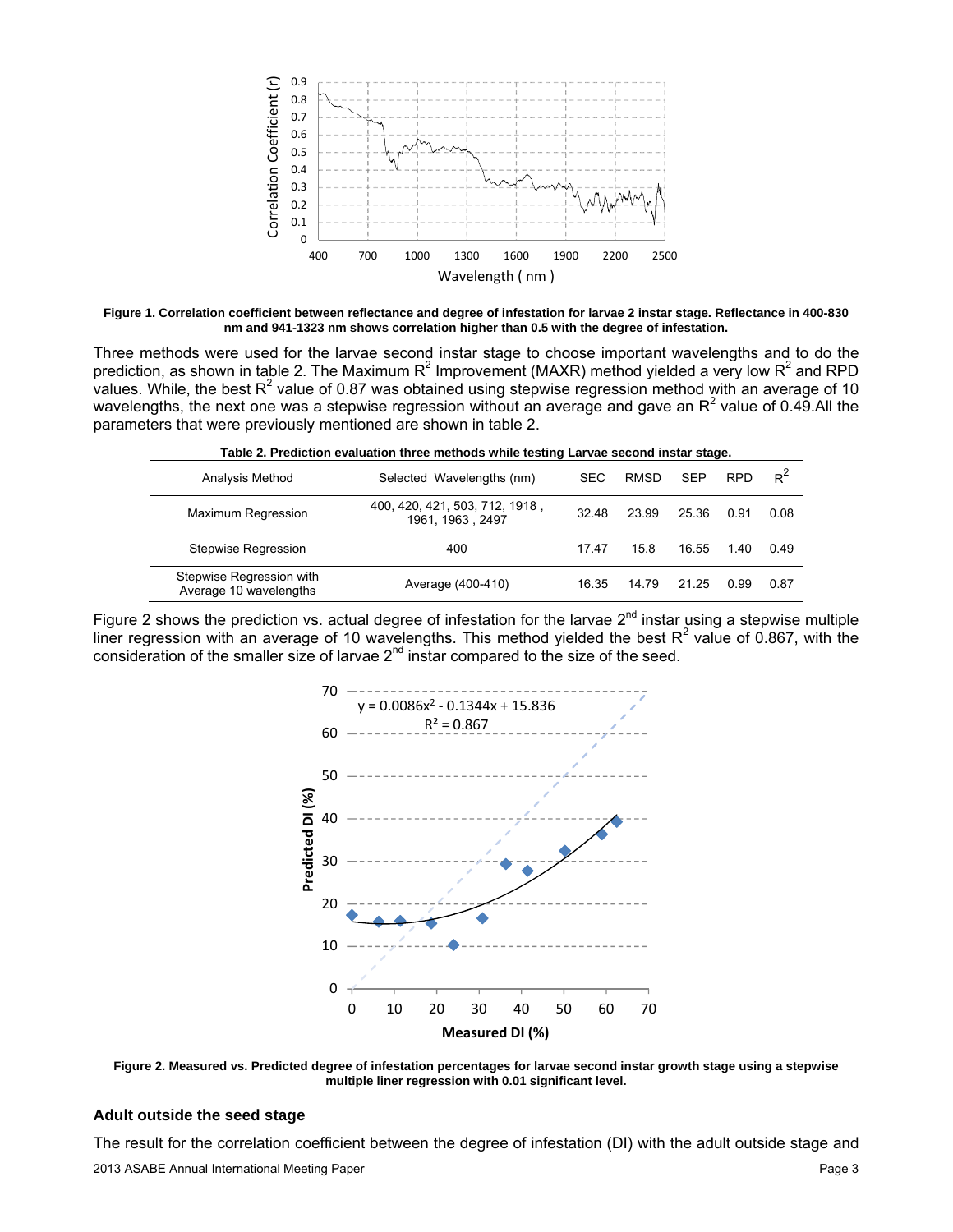the reflectance shows wavelengths having a high correlation with the DI, as shown in figure 3. The wavelengths from 400 to 579 nm have a high correlation in the visible range. In addition, the wavelengths higher than 972 nm have a high correlation higher than 0.5. The highest value was found at 400 nm with a coefficient of 0.85.



**Figure 3. Correlation coefficient between reflectance and degree of infestation for Adult outside stage. Reflectance in 400-580 nm and above 972 nm shows correlated higher than 0.5 with the degree of infestation.** 

Two methods were used for the adult outside growth stage to choose the wavelengths and to do the prediction, which are shown in table 3. The best result was yielded using the stepwise regression using the following wavelengths: 400, 783, 791, and 967 nm. The other one was a stepwise regression using wavelengths with a high correlation coefficient, where this method gave an  $R^2$  of 0.77. All of the values for the parameters that were listed above are shown in table 3.

| Table 3. the Prediction evaluation for two methods while testing Adult outside stage. |                                    |       |       |            |      |       |  |  |  |
|---------------------------------------------------------------------------------------|------------------------------------|-------|-------|------------|------|-------|--|--|--|
| Analysis Method                                                                       | Selected Wavelengths (nm) SEC RMSD |       |       | <b>SEP</b> | RPD. | $R^2$ |  |  |  |
| Stepwise                                                                              | 400, 783, 791, 967                 | 13.54 | 10    | 9.41       | 241  | 0.87  |  |  |  |
| Stepwise with high correlation                                                        | 400                                | 13 18 | 12.04 | 11 93      | 1.90 | 0. 77 |  |  |  |

The relation between the prediction vs. actual degree of infestation for adult outside stage is shown in figure 4 below, where it used stepwise multiple linear regression method with average 10 wavelengths that gave the best  $R^2$  value (0.87).



**Figure 4. Measured vs. Predicted degree of infestation percentages for adult outside the seed growth stage using stepwise multiple liner regression with 0.01 significant level.**